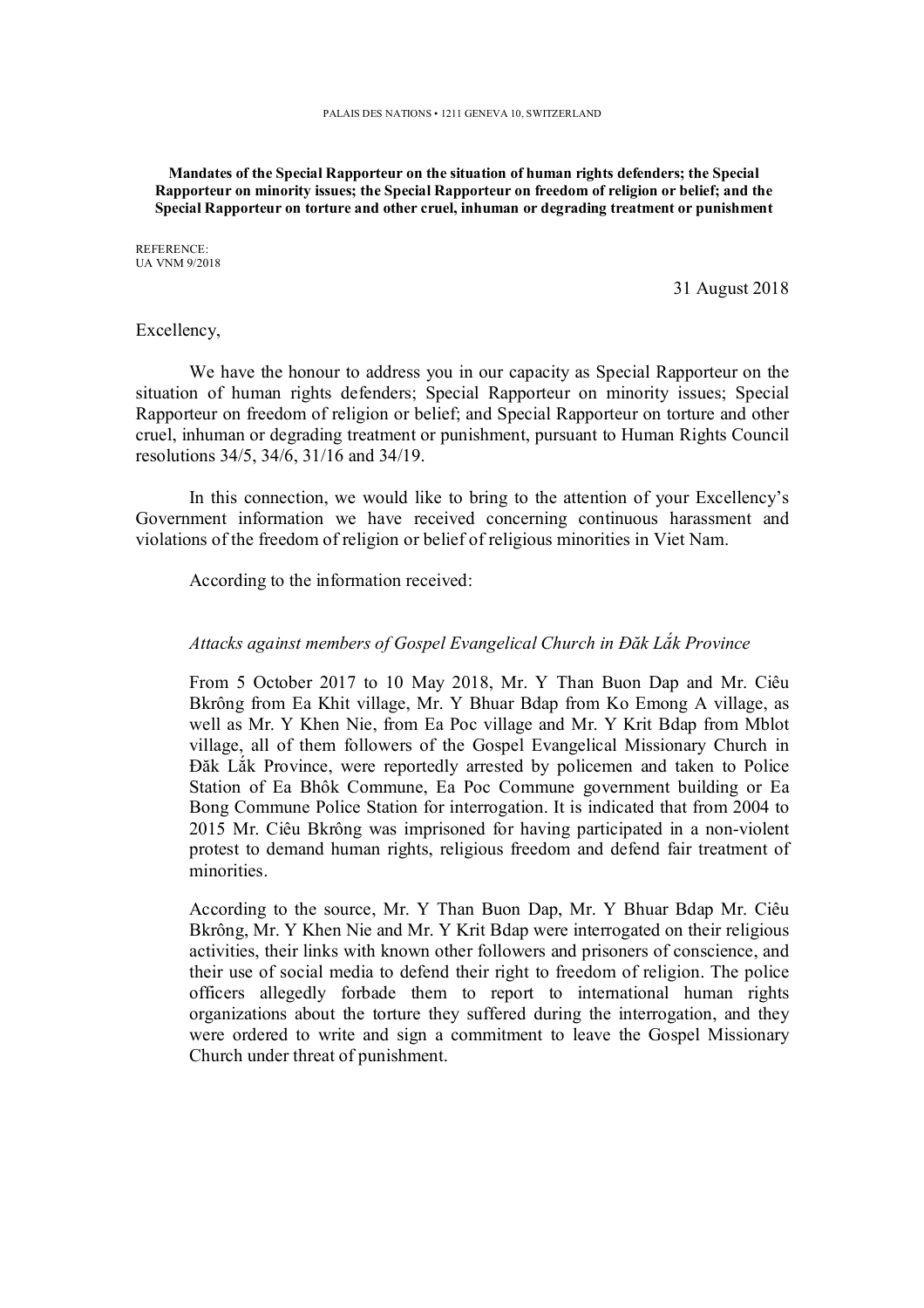Another incident allegedly occurred on the morning of 10 April 2018**.** Mr. Y Min Ksor and Mr. Y Pum Bya were arrested and brought to the Ea Drong Commune police station, by six armed police officers. They were allegedly interrogated on their religious activities, tortured and forced to sign commitments to stop worshipping in a group while belonging to the Gospel Missionary Church. Mr. Y Min Ksor and Mr. Y Pum Bya are currently under detention.

## *Attacks against members of Caodai Tayninh Holy See in Lam Dong province*

Mr. Hua Phi, leader of the Representative Committee of the Popular Bloc of the Caodai Tayninh Holy See, has been detained several times and his properties damaged allegedly for his advocacy for human rights and religious freedom.

On 22 June 2018, a group of ten unknown individuals entered into the coffee farm of Mr. Hua Phi in Hiep Thanh village. Allegedly, they covered his head, beat him severely, cut his beard and ran away. On 23 June 2018, his family took him to a hospital in Saigon City by taxi. 1 kilometre away from his house they were allegedly stopped by the traffic police and forced the taxi driver to return them home. It is reported that his health is in critical condition and he needs urgent treatment.

While we do not wish to prejudge the accuracy of these allegations, grave concerns are expressed at the allegations of torture, intimidation, harassment and acts of violence and other forms of reprisals against members of the Gospel Evangelical Church and Caodai Tayninh Holy See. More generally, serious concerns are expressed at the continued suppression and persecution of religious minorities and human rights defenders advocating for religious freedom in Vietnam. We are concerned over the observed violations of the rights of those minorities to adopt, manifest and practice their religion or belief of their choice. It is important to recall that the right to freedom of religion or belief, by individuals and/or in community with others, cannot be made dependent on any specific acts of administrative recognition or State's approval.

We are respectfully appealing to your Excellency's Government to clarify these allegations, especially of those incidents that appear to illustrate a pattern of reprisals against religious minorities. As the Socialist Republic of Viet Nam acceded to the International Covenant on Civil and Political Rights (ICCPR) on 24 September 1982, your Excellency's Government has the obligation to protect the right to freedom of religion or belief of all persons in the country, including those who belong to religious minorities or unrecognized communities as enshrined, inter alia, in Articles 18, 19, 20, 26 and 27 of ICCPR.

Human Rights resolution 6/37, paragraph 9 (f) urges States to review, whenever relevant, existing registration practices in order to ensure the right of all persons to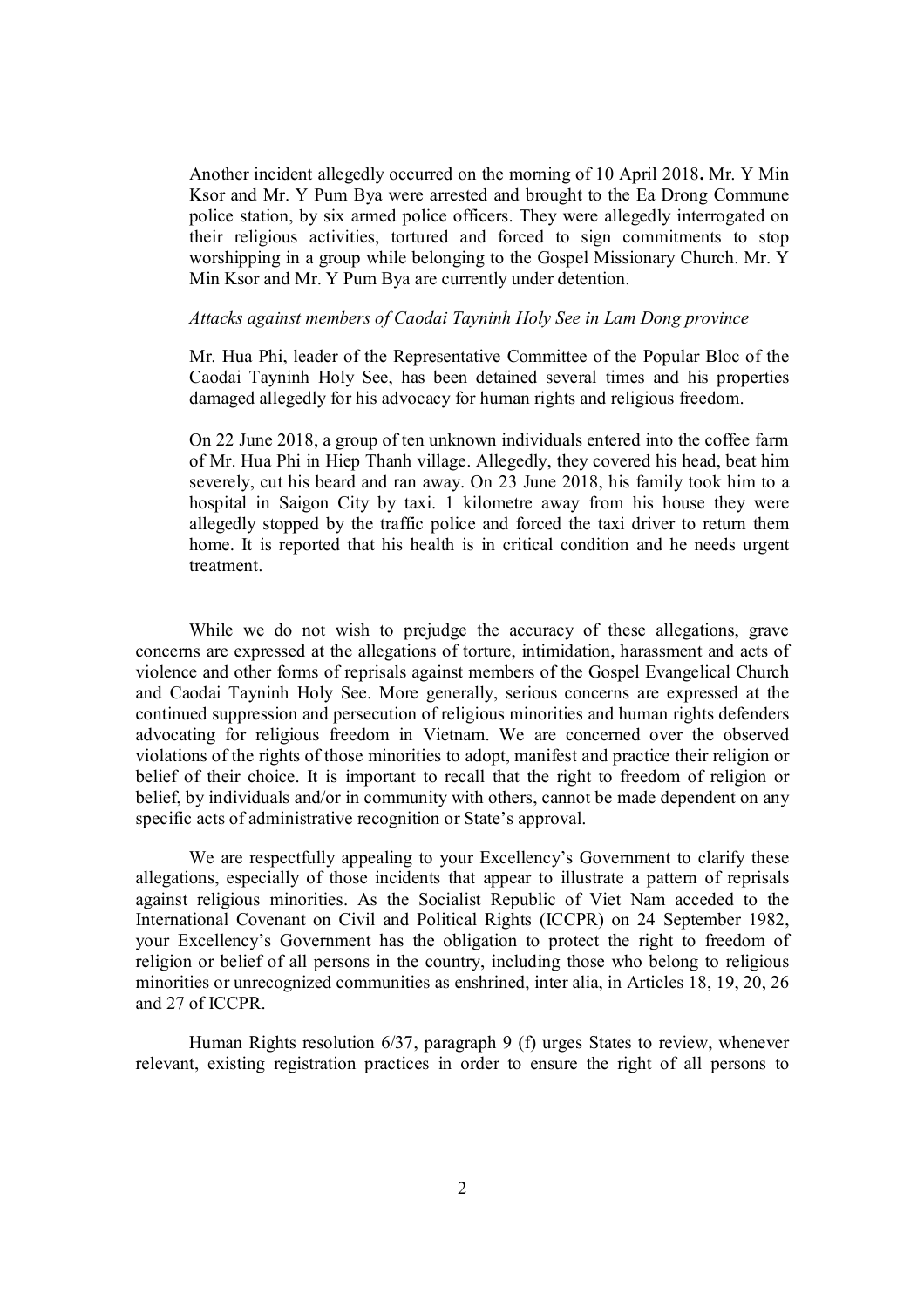manifest their religion or belief, alone or in community with others and in public or in private. We would also like to underline the recommendations of the sixth session of the Forum on Minority Issues on "Guaranteeing the rights of religious minorities" (2013), in particular recommendations 53-64 on prevention of violence and protection of the security of religious minorities. In addition, the Declaration on the Right and Responsibility of Individuals, Groups and Organs of Society to Promote and Protect Universally Recognized Human Rights and Fundamental Freedoms, also known as the UN Declaration on Human Rights Defenders, in particular articles 1, 2, 5, 6 and 12.

The Human Rights Council resolution 24/24 calls on States to ensure adequate protection from intimidation or reprisals for cooperation with the United Nations, its mechanism and representatives in the field of human rights. In his 2014 report, the Secretary-General reiterated his "firm position that any act of intimidation or reprisal against individuals or groups, or anyone linked to them, for cooperating with the United Nations, its representatives and mechanisms in the field of human rights is unacceptable and must be stopped." (para.48, A/HRC/27/38).

Moreover, we would like to remind your Excellency's Government of the absolute and non-derogable prohibition of torture and other cruel, inhuman or degrading treatment or punishment as codified in articles 2 and 16 of the Convention against Torture and other Cruel, Inhuman or Degrading Treatment or Punishment (CAT), which Vietnam ratified on 5 February 2015. In addition, Article 7 of the International Covenant on Civil and Political Rights, also provides that "[n]o one shall be subjected to torture or to cruel, inhuman or degrading treatment or punishment."

We would also like to refer to the UN Declaration on Human Rights Defenders, particularly to article 1, 2, 6 and 12 which state that everyone has the right to promote and to strive for the protection and realization of human rights and fundamental freedoms at the national and international levels, while each State has a prime responsibility and duty to protect, promote and implement all human rights and fundamental freedoms. Legitimate exercise of these rights by human rights defenders should not be criminalized.

Moreover, the 1992 UN Declaration on the Rights of Persons Belonging to National or Ethnic, Religious and Linguistic Minorities establishes the obligation of States to protect the existence and identity of religious minorities within their territories and to adopt the appropriate measures to achieve this end (article 1), recognizes that persons belonging to religious minorities have the right to profess and practice their own religion without discrimination (article 2) and requires States to ensure that persons belonging to minorities, including religious minorities, may exercise their human rights without discrimination and in full equality before the law (article 4.1).

The full texts of the human rights instruments and standards recalled above are available on www.ohchr.org or can be provided upon request.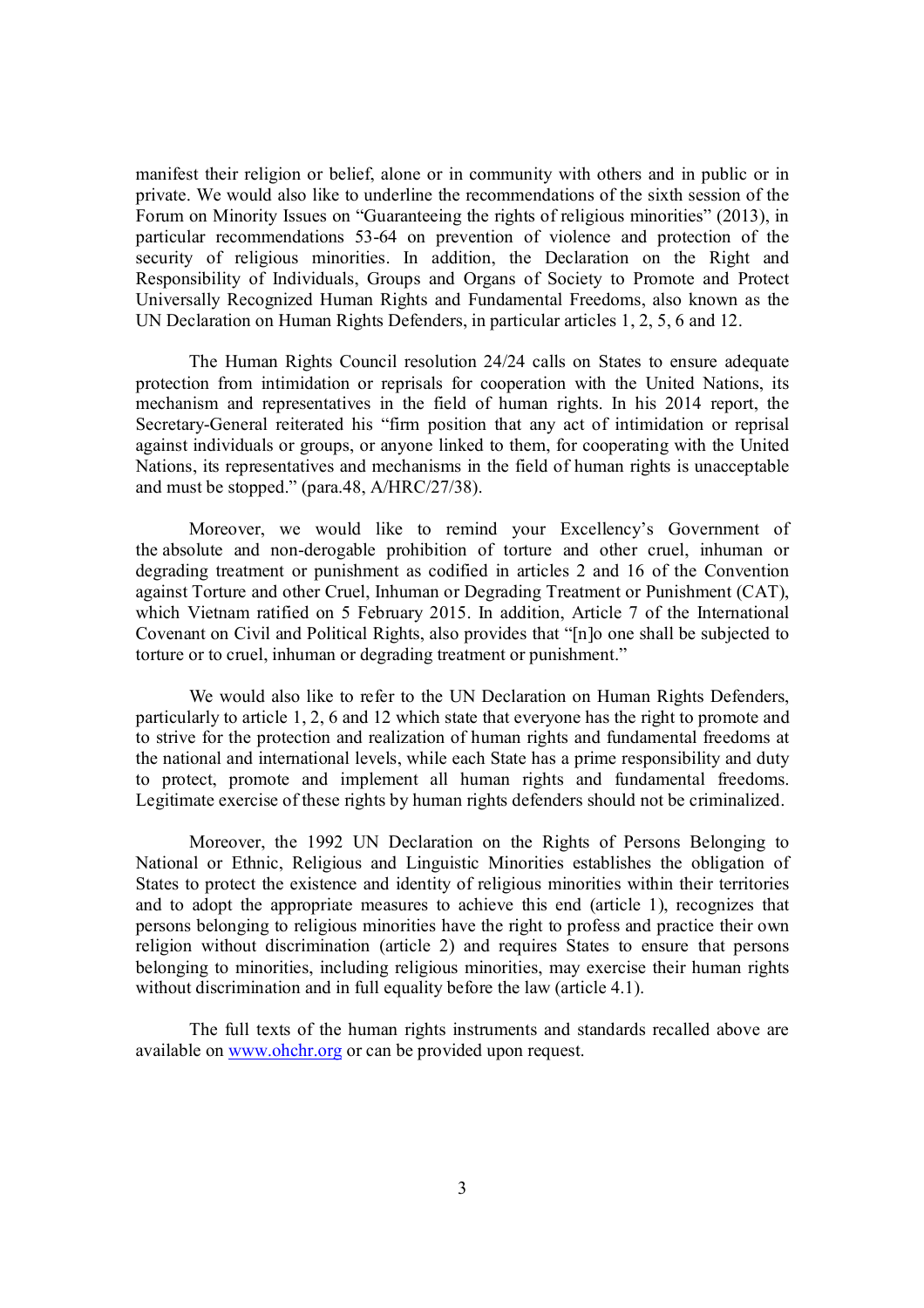In view of the urgency of the matter, we would appreciate a response on the initial steps taken by your Excellency's Government to safeguard the rights of the abovementioned person(s) in compliance with international instruments.

As it is our responsibility, under the mandates provided to us by the Human Rights Council, to seek to clarify all cases brought to our attention, we would be grateful for your observations on the following matters:

- 1. Please provide any additional information and any comment you may have on the above-mentioned allegations.
- 2. Please provide the details, and where available the results, of any investigation, and judicial or other inquiries that may have been ordered into the incidents described above and any criminal charges brought against the perpetrators of these incidents. If no investigation and/or prosecution has taken place, please explain the reasons why.
- 3. Please provide the full details of any measures taken to prevent acts of intimidation, harassment or reprisals against religious minorities and human rights defenders for their legitimate peaceful activities in exercising their rights to freedom of religion or belief.
- 4. Please provide information on why access to medical treatment has been denied to Mr. Hua Phi and how this is compatible with his right to the enjoyment of the highest attainable standard of physical and mental health, in particular while in detention.
- 5. Please provide information concerning what appears to be an organized campaign by the authorities to force Gospel Missionary Church's believers in Đăk Lắk Province and members of Caodai Tayninh Holy See in Lam Dong province to renounce their faith, and explain how these measures are compatible with international norms and standards as stated above.

While awaiting a reply, we urge that all necessary interim measures be taken to halt the alleged violations and prevent their re-occurrence and in the event that the investigations support or suggest the allegations to be correct, to ensure the accountability of any person responsible of the alleged violations.

Your Excellency's Government's response will be made available in a report to be presented to the Human Rights Council for its consideration.

Please accept, Excellency, the assurances of our highest consideration.